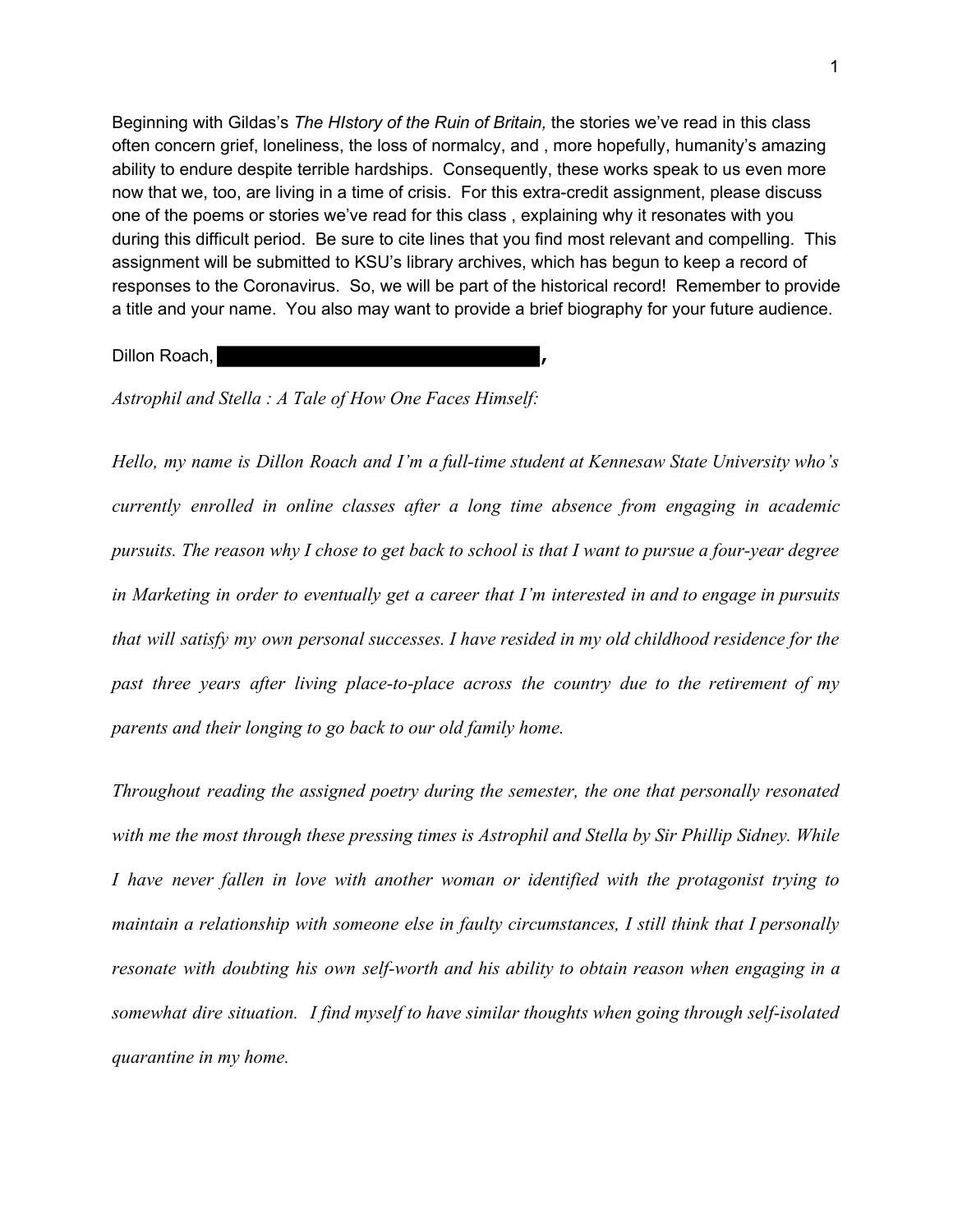*When reading this, I identify with that sort of thinking because sometimes I do doubt my own skills and abilities regarding achieving a task and whether or not my own results in completing a task are ever found to be good enough. "Of all those goods which Heaven to me hath lent. Unable quite to pay even Nature's rent. Which unto it by birthright I do owe"(Sidney, Phillip. Astrophil and Stella. Sonnet 18. Lines 5-6). In Sonnet 18, the Astrophil believes that he has lost his own ability to use his own gifts of wit and reason to satisfy his own "debt" attributed to him through his own birthright. He truly doesn't know if his own efforts to engage in "reason" were all for naught and is basically disappointed in himself. When I'm in self-quarantine from COV-19, I constantly get into thinking about my past accomplishments in life and whether I can justify that I used my "God-given abilities" in an effective manner. I have constantly doubted whether I effectively used my talents like the author did when I really shouldn't because in hindsight, I have done pretty well for myself. Throughout the last decade, I have accomplished quite a lot for myself like getting an Associates Degree of Arts and Sciences at Germanna Community College and had a few successful jobs in which I felt I have done exemplary work in. It's just that with all that's going on in the world currently, it makes you want to reevaluate your life and personally judge yourself if it's all worth it in the end when you think you might lose it all in such a short time.*

*And when I'm in self-isolation, I just don't judge myself, but I also sometimes judge others that I believe aren't taken as seriously as I think they should. When watching the news or going online, I constantly see accounts of people who either completely ignore the seriousness of the situation*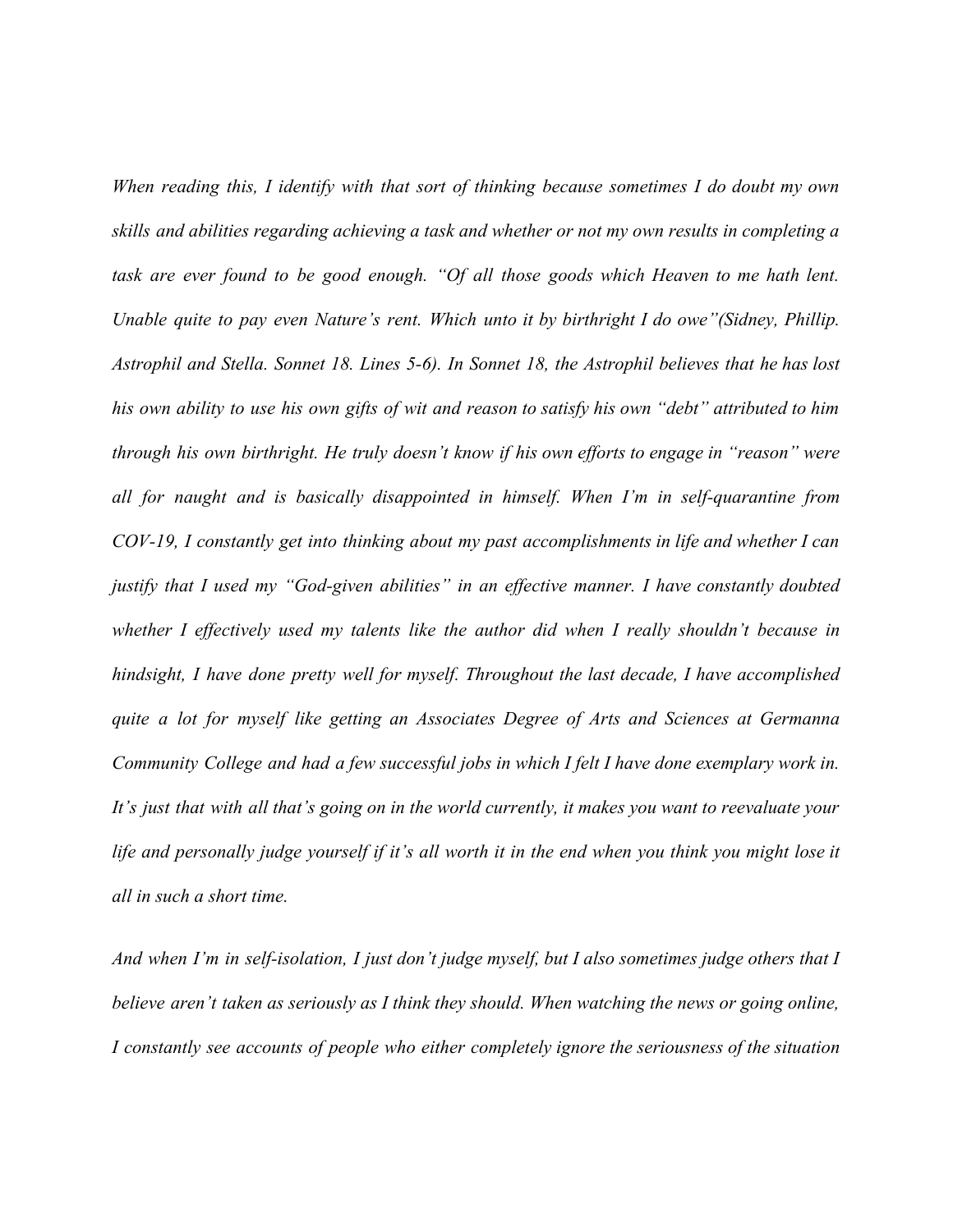*or think that it is no big deal at all. So, when reading this, I have found an observation in Sonnet 22 that I found personally interesting given recent behaviors of people during this pandemic. "Either to do it like him which open shone, Or careless of the wealth because her own: Yet were the hid and meaner beauties parch'd. Her daintiest bare went free; the cause*

*was this, The Sun, which others burned, did her but kiss" (Sidney, Phillip. Astrophil and Stella. Sonnet 22. Lines 10-15). Originally, this passage is supposed to convey that Astrophil finds Stella to be more beautiful than other women that she comes across as a supernatural force that even the Sun itself has to acknowledge her unique presence. But when reading this right now during the pandemic it shows an ironic comparison to attitudes regarding federal guidelines that I find to be pretty amusing. In the passage, the women who prepared themselves for the sun's presence with a fan still get burned by the sun while Stella does nothing and has a physical immunity to its presence. I find that very funny because there is a current attitude among Georgians that I believe is problematic towards state efforts in combating Coronavirus. From what I see on the news, there is an abhorrent amount of people who personally believe that they are "immune" to the virus and shouldn't follow government guidelines like wearing masks outside and social distancing because of that "immunity". They believe themselves to be like Stella with some sort of spiritual protection when they are in fact more like the fair women that will get sunburned. I just find that sonnet to be very funny and ironic given the current circumstance regarding people's apathy to the situation. Though, I don't find it a laughing matter regarding those attitudes because they can hurt some people in the long run if this pandemic goes unchecked and puts fear towards the well-being of me and my family when nobody takes this seriously. So, I can resonate with that passage in an ironic sense because of*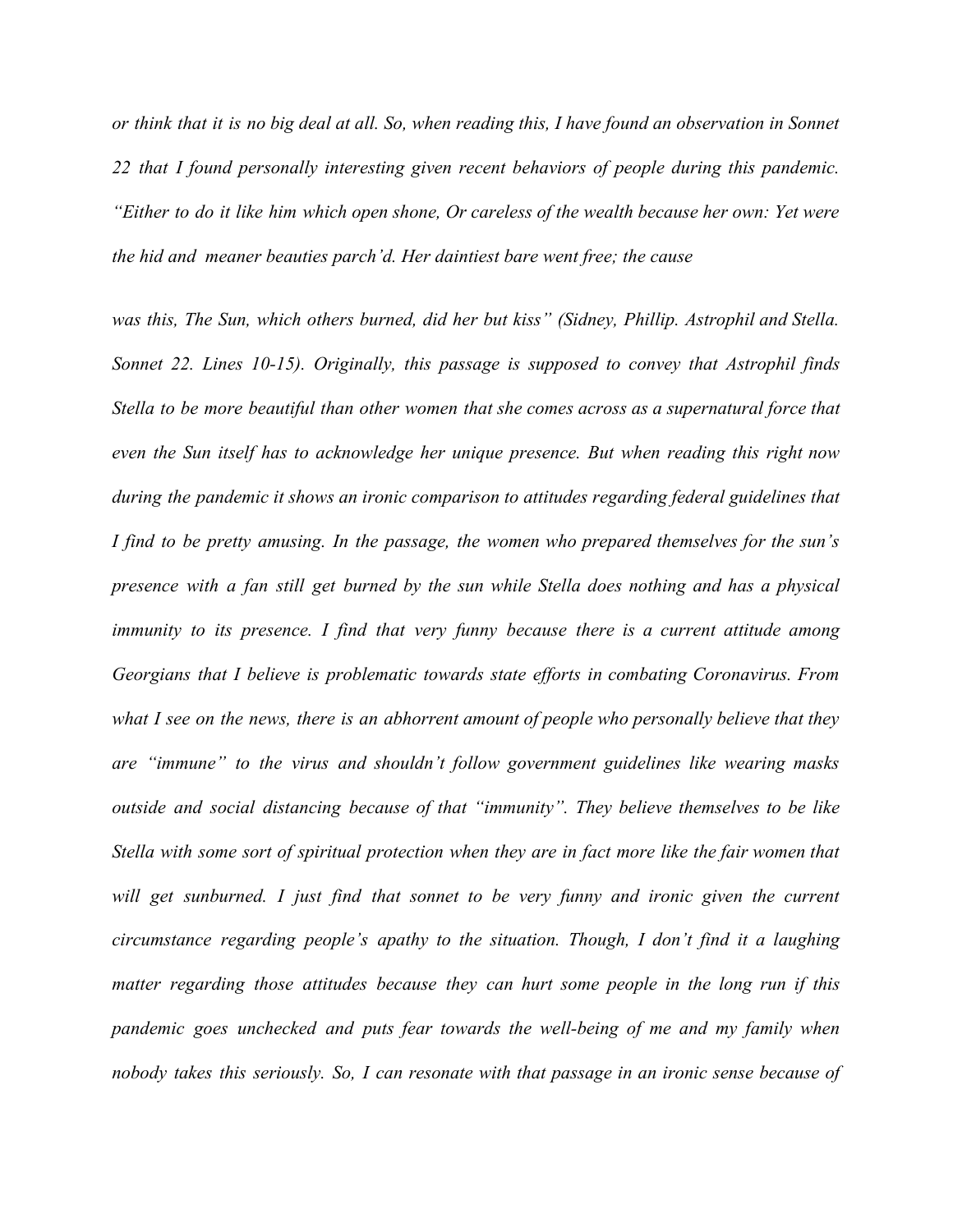*the situation that I'm currently facing and worrying myself sick after watching the local news because I can't go outside and do things. It's good to have a laugh here and there if we have to be in a dire situation like this.*

*Though, I don't believe that I fully resonate with Astophil's situation, there are aspects in this passage that I can personally identify with when going through these uncertain times. It really indicates how the writings of the past can still reflect upon modern day concerns and issues one can face in a situation that could put them in some pretty bad circumstances. I have personally felt better doing this extra credit assignment and despite the situation regarding the state of the world I can still feel good about myself in my own personal state.*

#### *Works Cited:*

*-Sidney, Sir Phillip. Astrophil and Stella. The Broadview Anthology of British Literature: The Renaissance and Early Seventeenth Century. Vol.2. Ed. Joseph Black et al. 3nd ed. Toronto: Broadview. 332-341.*

Nicholas Barlow, **the contract of the contract of the contract of the contract of the contract of the contract of the contract of the contract of the contract of the contract of the contract of the contract of the contract** Wanderer, Being surrounded by people yet still feeling utterly alone.

Not actually surrounded by people because, you know, social distancing but you get the picture. I have many people that I would describe as close associates or people that I am close to but just haven't made the hump over into friends, but actual friends I have very few of. This existence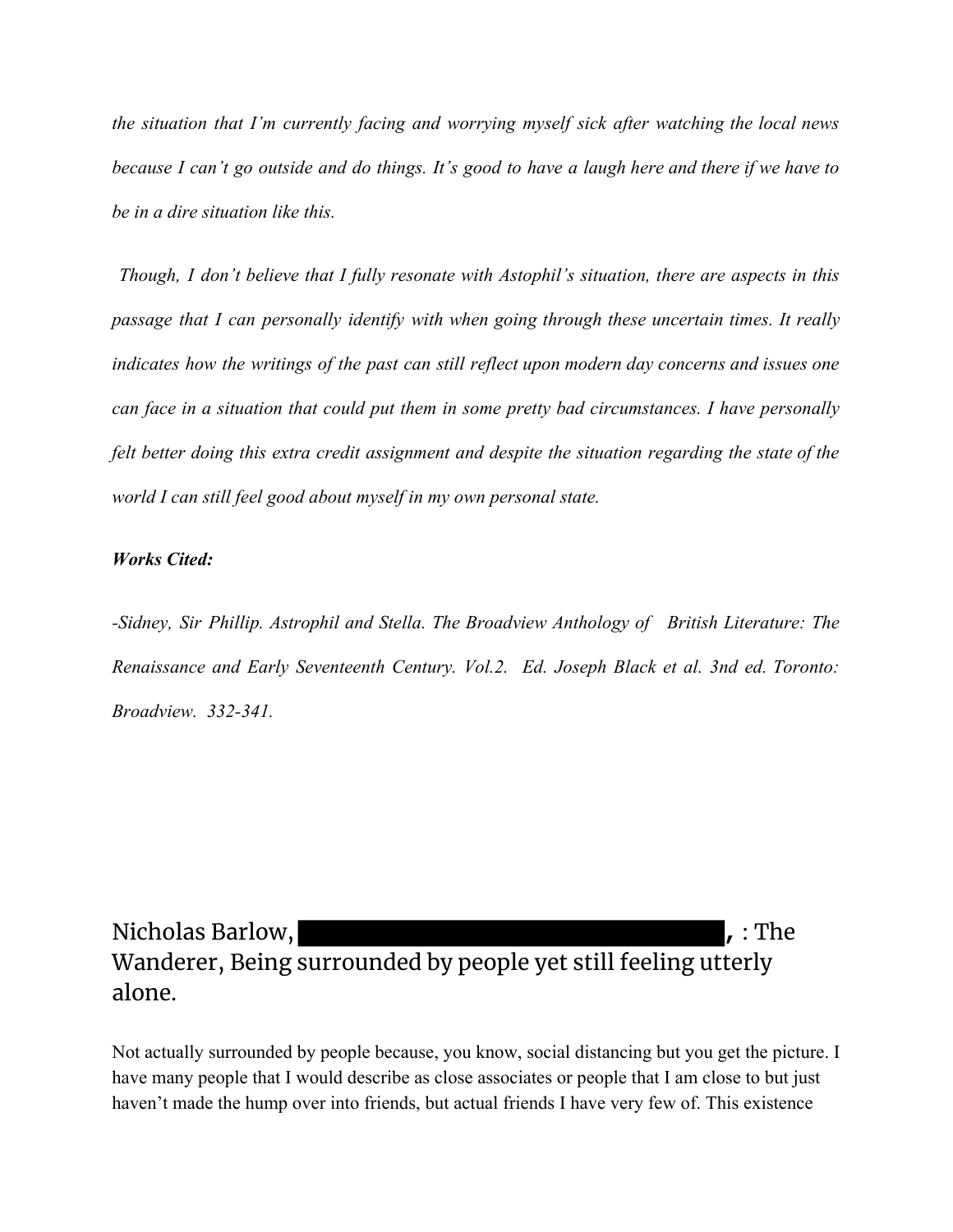gives me a lot of time to think and self reflect. As many of you might know when you start drowning in your own thoughts it gets kind of hard to see the beauty in the world. The beginning of this quarintine was torture to me. The same repetitive cycle of sleep, homework videogames, repeat. Like in the Wanderer lines 8-12 when it is said, " Often alone, every daybreak, I must bewail my cares. There is now no one living to whom I dare articulate my mind's grasp. I know as truth that it is a noble custom, or a man to enchain his spirit's close, to hold his hoarded coffer, think what he will." Like the Wanderer there is no one that I can truly let my guard down around and be myself, but also have genuine conversation with. Then on ironically enough April 1st came around and I woke up and everything seemed to just click. I began working out and have already dropped 12 pounds. I've been reading more and playing video games less. Just 4 days ago I decided to start a youtube channel that has already got over 60 subscribers. My circumstances didn't magically change. I decided I wanted my life to be different. That I wanted more out of it, and that I would do whatever it takes to make a change. To summarize this quarantine could have been what pushed into a depression because there were certainly signs of something along those lines happening at the beginning, but everyday I make a conscious effort to be better, and so can you.

Miani Leaks, **Miani Leaks**, **,** *sir Gawain & The Green Knight* 

# " Corona and its Puppet Masters"

I am a Sophomore, rising Junior here at Kennesaw State University studying to get my BSN in Nursing. I've always had an interest in writing, and the different writing styles, so I've decided to minor in English as well. I'm hoping to be a pediatrician, owning my facility and being the head pediatric of that facility. Given everything that is happening right now, I know that we will need more doctors and nurses after this pandemic, so I'm eager to get active! One of my favorite works that we read this semester would be Sir Gawain and the Green Knight, although it was one of the more complex readings that weren't too hard to understand. Morgan Le Fay was a character also known as "Morgan the Goddess" or the "Puppet Master" who was "skilled in learning and teaching magic arts" (350). From my understanding, she was manipulative and did whatever she could to get what she wanted. That is how I feel about the government and this virus. There's so much going on behind the scenes it's truly hard to believe anything that they're telling us! I feel that the government as a whole is similar to Morgan Le Fay's character. There was hardly any information given on her character in the poem, similar to the lack of honest information provided to our country. I'm coming across blogs, about how doctors are being forced to list COVID-19 on people's death certificate when that isn't the cause for their death; Only certain precautionary measures are being put into effect in certain areas, whereas in other countries everyone is locked in, and being taken care of as far as bills, evictions, health insurance, etc. I feel that the government could be doing a lot more to protect us, and keep us informed on what's really going on with COVID-19, but they're choosing not to. They're using the media to scare people, and lead them to believe that the situation is more severe than it seems. Now I'm not saying that it's not serious, but as an essential worker who's still been working through this pandemic, I'm noticing that many others are questioning the actions of the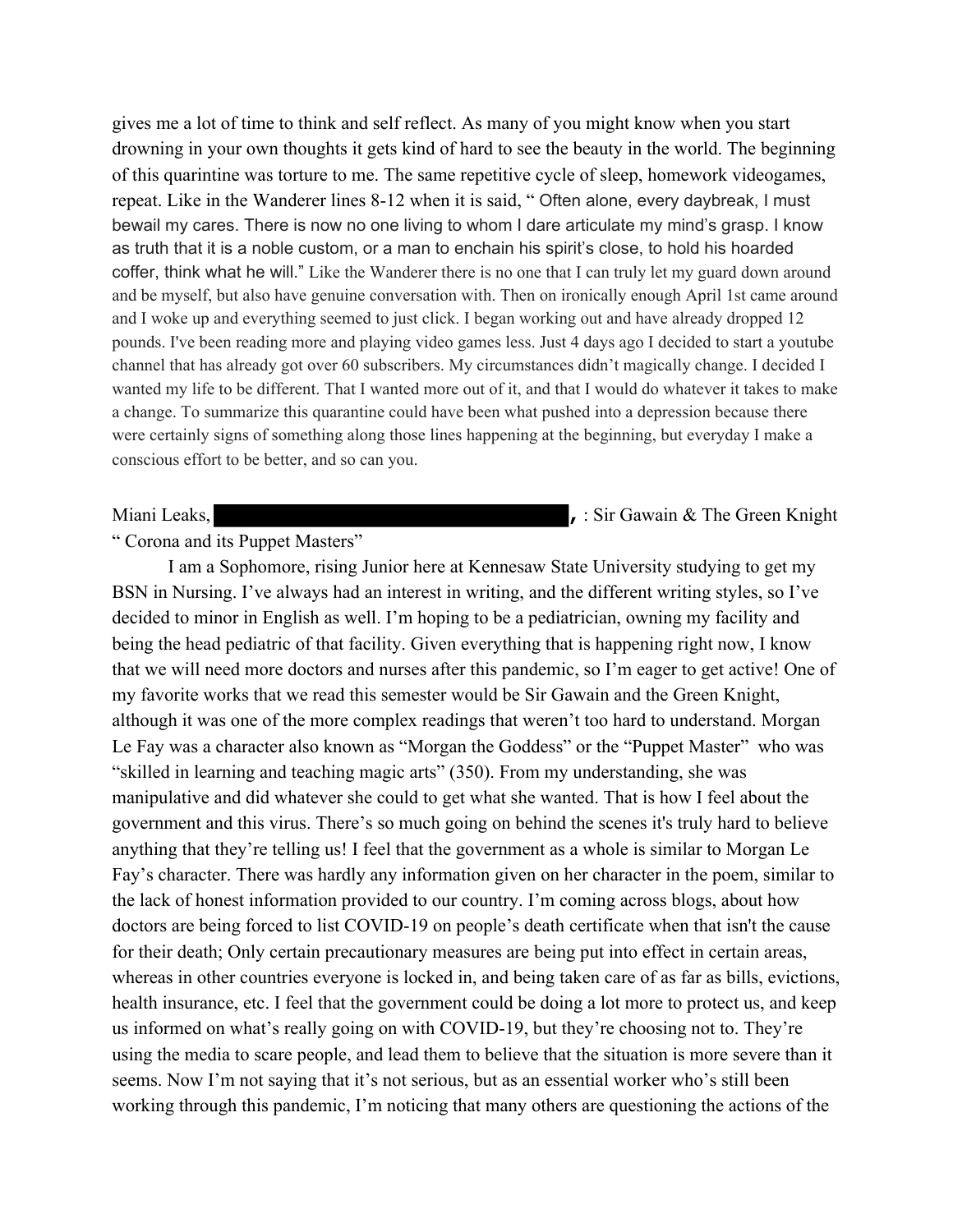government as well. Being that my classes were for the most part already online, and my work hours increasing, I've experienced little to no change because of the virus. I've indeed had more time to think about what's true and what's false, and how everything is being presented to us. Amid everything, once Arthur finally found out that he was being strung along, he also found out that Morgan was "actually his aunt, or half-sister"(351). In contrast, I feel that there is someone on the inside very relevant to our country maybe multiple people who too know what's really going on as far as the Corona Virus goes. Similar to a puppet master, the country as a whole being the puppet. It could all be a big conspiracy, but being that the virus has been around since 2014 I think we've got ourselves another old woman in disguise!

Nadia Del Rivero, *notally a manufacture of the Camerano Community* **1 am a Junior here at Kennesaw** State University. I am studying Marketing. I am from Atlanta, Ga. Sir Gawain and the Green Knight was my favorite story to study in this class. The story itself is very playful to me. The Green Knight is a big trickster and likes to play games. When he enters the hall to Arthur's castle and wants to play a game. "Therefore I ask ofthe court a Christmas game, For it is Yule and New Year, and here are brave men in plenty.If anyone in this hall thinks himself bold enough, So doughty in body and reckless in mind as to strike a blow fearlessly and take one in return, I shall give him this marvelous battle axe as a gift (Lines283-288).King Arthur cuts his head off and the Green Knight picks his head up and leaves. I have laughed so much while reading this story. Being in this quarantine has definitely made me feel very sad. My father's birthday was a couple days ago and I had to miss it. My grandmother has cancer and I am not able to visit her right now.While I have been working on my interview paper, I have had a blast! SGGK takes me out of the current situation and puts into a good EPIC story!

The Silent Killer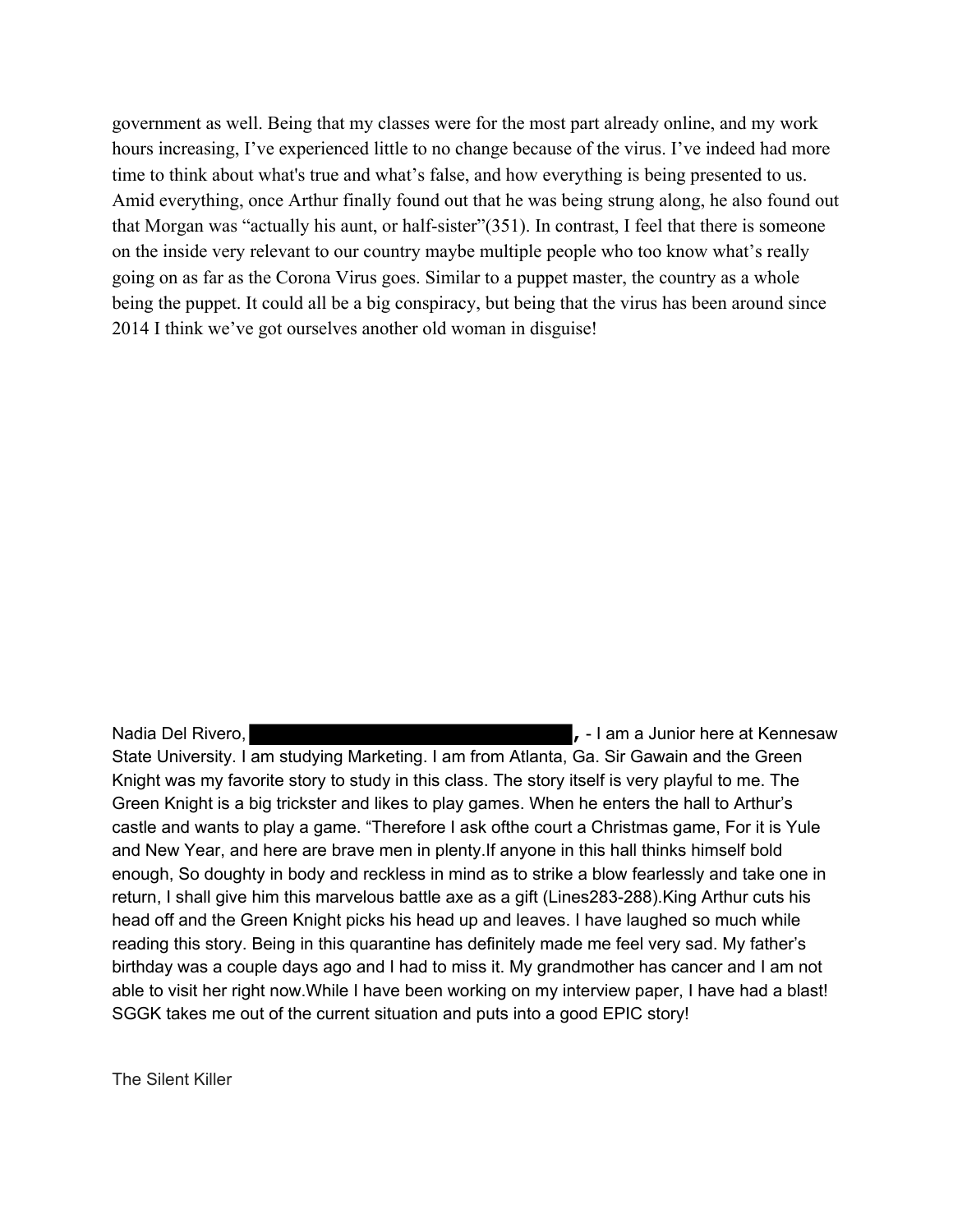Leslee Frost, **,**

I'm a part-time online student with a full-time job that I thoroughly enjoy. Returning to school after so many years has been a personal goal of mine that I'm finally tackling.

 As I read through Beowulf, I remember reading about Grendel's attempt at a gruesome attack of the soldiers in the great hall.

*Fitt 11 lines 710 – 713 - Then from the moor, in a blanket of mist, Grendel came stalking-he bore God's anger; the evil marauder meant to ensnare some of human-kind in that high hall.*

Grendel was silent and stalked his victims. Covid-19 is an invisible "killer". It has crept into all our lives, out of nowhere; much the same way Grendel came out of a blanket of mist; unexpected and unprecedented. Today our Grendel is Covid-19. We are facing a Grendel and it has come on suddenly and is attacking and infecting thousands around the world. Covid-19 is silent for some, as you may not even know you have the disease and that you are passing it on to others; we don't know when or how people are infected.

Fitt 11 lines 727 – 730 -He saw in the hall many a soldier a peaceful troop sleeping all together, a large company of thanes-and he laughed inside; he meant to divide, before day came.

Covid-19 is gruesome in the fact that it attacks the respiratory system, closing the airways of its victims so they cannot breathe. Grendel gave no mercy to his victims, just as the coronavirus has shown no mercy to the thousands of lives it has taken. Covid-19 has not discriminated against anyone, it can infect anyone at anytime, showing no mercy, just like Grendel.

Fitt *11 lines 740 – 742 -he seized at once at his first pass a sleeping man, slit him open suddenly, bit into his joints, drank the blood from his veins, gobbled his flesh in gobbets, and soon had completely devoured that dead man.*

For those that have contracted Covid-19 and for their loved ones, they hope they can recover and the gruesome disease will be over, just as Grendel's victims may have felt. Some victims of the virus today may even wish for an end, one way or the other, much the same way Grendel's victims must have wished for.

I chose this story to show how frightening any killer, especially a silent killer can be.

Susan Stephens , **Susan Stephens , and Susan Stephens , and Susan Stephens , and Susan Stephens , and Susan Stephens , and Susan Stephens , and Susan Stephens , and Susan Stephens , and Susan Stephens , and Susan Stephens** 

Like so many other societies throughout history, we are living in a time of crisis. Some of the stories and poems we've read throughout this class also concern times of crisis where humanity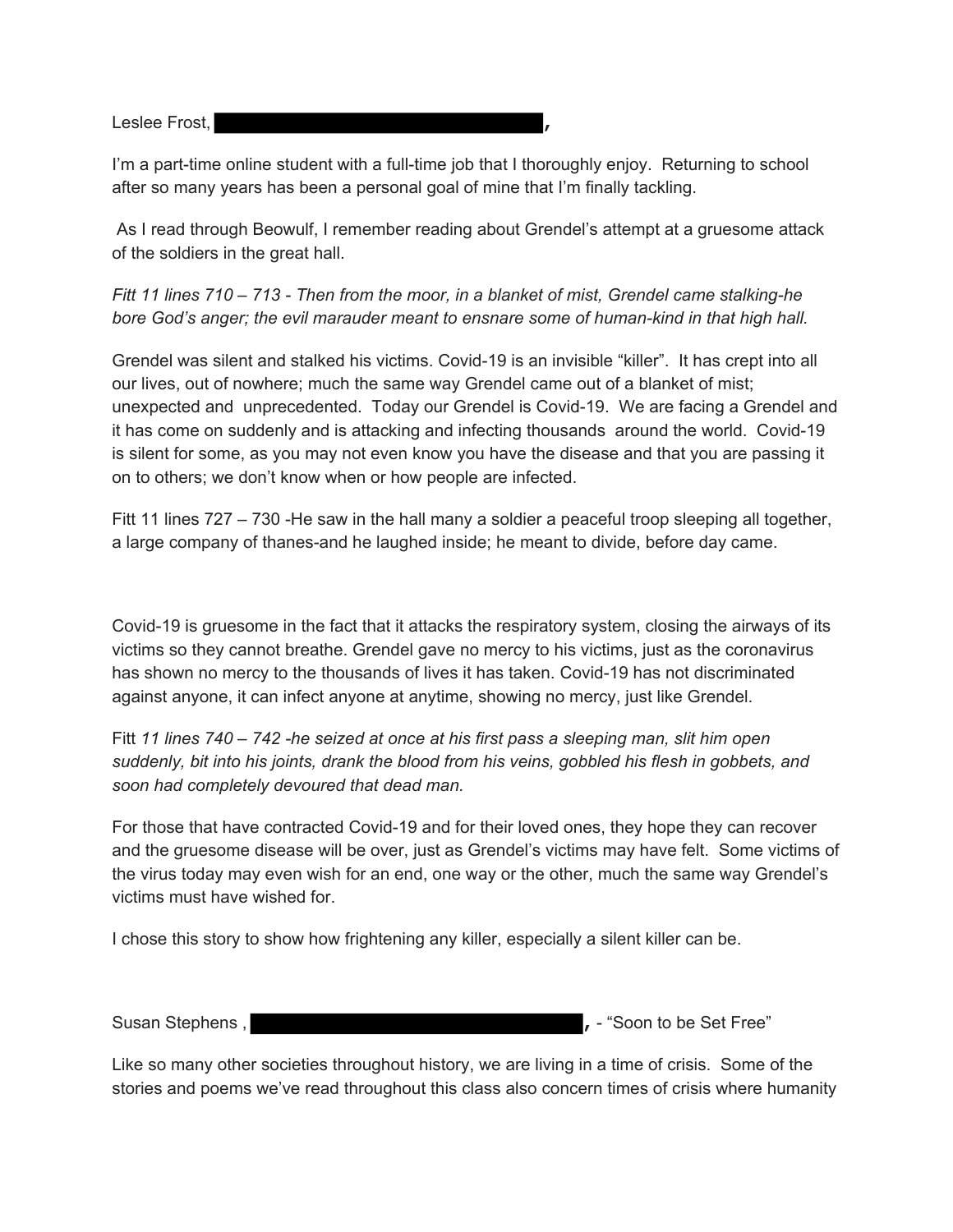experienced grief, loneliness, and the loss of normalcy. Thinking back on all the stories we've read throughout class, the one story that resonates with me during these unprecedented times is the story about Rhiannon from the book *The Mabinogi*. This is a story of a woman who had it all and then lost it. The story is somewhat similar to what we're going through today in that Rhiannon was ordered to stay in one place every day. She was falsely accused of doing something she didn't do and then sentenced to sit in a certain place every single day. The lines in *The Mabinogi* about this occurrence state "Her sentence was to stay at that court in Arberth for seven years. There was a mounting-block outside the gate, and she was supposed to sit there every day and tell the whole story to everyone she thought didn't know it." During this coronavirus pandemic, and through no fault of our own, we are also forced to remain in one place. Also, many people are losing their jobs and their entire lives have been changed.

While this pandemic has been so devastating on one note, the quarantine factor has shown us another side. I think this crisis has brought families together, made us thankful for toilet paper, and helped us appreciate the little things like seeing other people on busy sidewalks. I think maybe before this all happened that some of us somehow forgot about others. We were so wrapped up in ourselves and material things that we just forgot.

We're at a point in history where things are changing. Perhaps we needed a reset and the coronavirus pandemic did just that. Yes it is painful but we will get through this. Just like Rhiannon in *The Mabinogi* who was finally exonerated and set free, we too will be set free and able to leave our homes soon. However, we won't forget what happened. We won't forget the toilet paper apocalypse, nor will we forget all the Tik Tok quarantine videos. We'll also remember that many lost their jobs but more importantly that many people lost their lives. We should be grateful we still have breath in us. We won't live forever though. I know for me, when this crisis is over, I'll be appreciating my family more. I'll smile more at strangers on the street and be thankful when I'm able to sit down with friends and family at a restaurant. I'll be so thankful to see other humans and eager to lend a hand to a person in need. I'm still alive and I'm going to try harder to be kinder to humanity. What about you?

Chloe Vicos, **,** Behrman English 2120 "The Power of Poetry" Extra-Credit Assignment Spring 2020

# Tread The Tracks Of Exile

 Hello, my name is Chloe Vicos and I am currently a sophomore seeking a BFA in Illustration at KSU. I am an extremely outgoing person and live to entertain and bring people out of their shells. This current time has been extremely hard for me because I seem to get my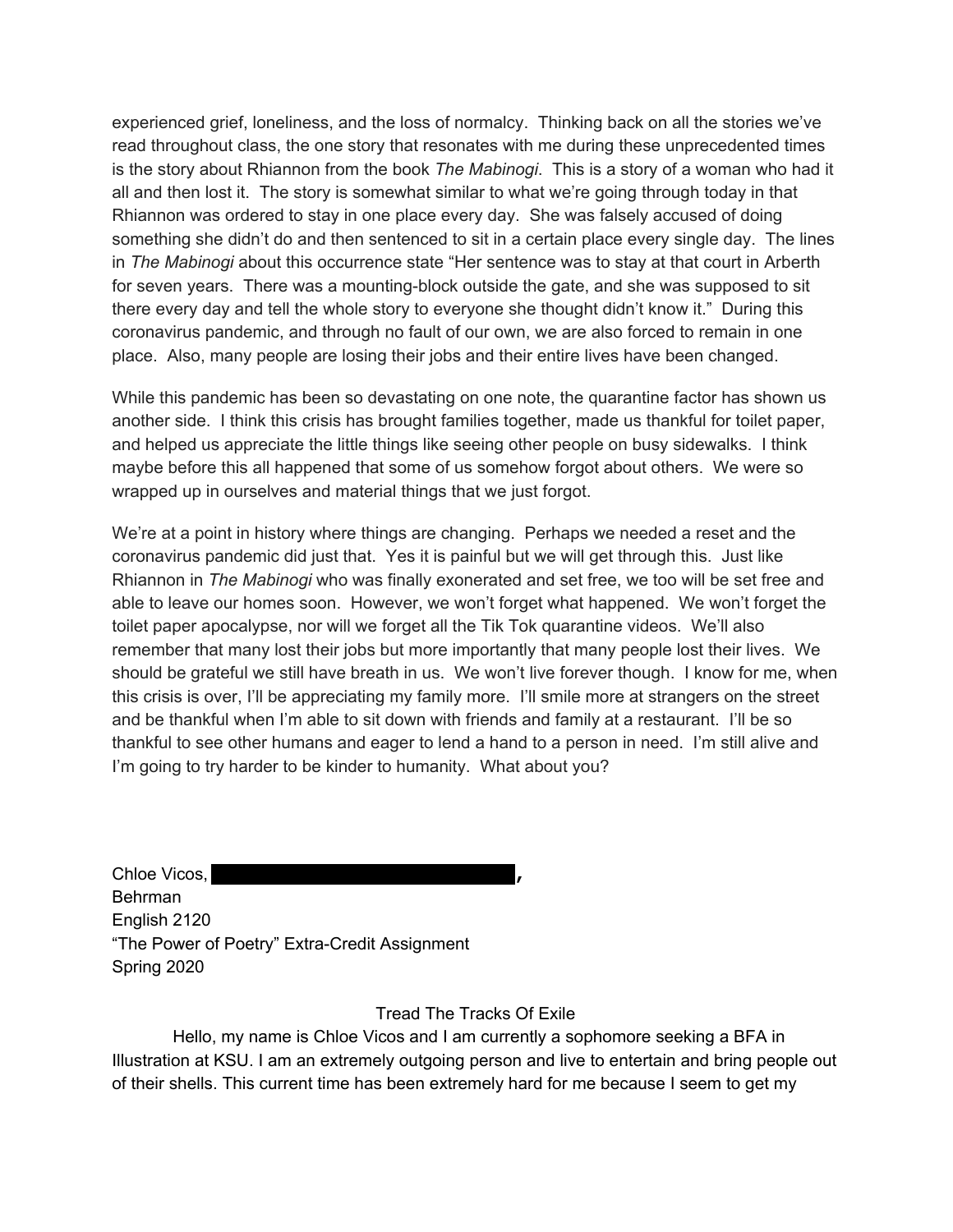lifeforce by being out around people and the world, but I know if I do my part by social distancing I will be able to celebrate with all my friends, family, and loved ones.

Throughout this Spring 2020 British Literature course, I have been exposed to many literary works of many different timelines, cultures, languages, and writing styles. For this assignment I have been asked to discuss a poem or story I have read in this course and correlate the work to coping with the COVID-19 pandemic. A quote I have always heard from my grandfather is "History always repeats itself." In many cases this is true, however, I believe that my generation will try hard to keep everyone safe by bonding over this scary situation.

 The one literary work that immediately stuck out to me is the Anglo-Saxon poem *"The Wanderer."* In this poem, our main character, the wanderer, asks the Lord for compassion before setting off for his exile at sea. The wanderer relays to the reader how cold loneliness is and recalls the friends he has lost and the hardships he has faced. He explains how he once celebrated with his lord and friends, feeling the warmth of joy and prosperity; he then comes back to his freezing cold reality: he has lost everything and has been exiled. The wanderer comes to the realization that these worldly things do not truly make him happy, and that losing these things has made him more wise.

*"Therefore a man cannot become wise, before he has earned his share of winters in this world." (line 64)*

 This poem presents certain parallels to how many of us are feeling quarantined in our homes. We feel exiled, we miss our friends and family, and in some cases loved ones have succumbed to this awful sickness. As I am taking in all of this depressing and scary information presented by the news and other media outlets, I cannot help but feel scared, sad, alone, and overwhelmed. I do face the hard truth, like the wanderer, losing the things I have taken for granted has only made me wiser. I also turn to God for comfort and healing:

*"it will be well for him who seeks the favor, the comfort from our father in heaven, where a fortress stands for us all." (line 114b-5)*

Whether you believe in a higher power or not, know that faith is the only thing that is keeping me and many others strong. I continue to pray for KSU, the people who are going through these tough times, and the government. I can only hope that we can look back at these tracks of exile as a wiser and closer nation.

# Works Cited:

"The Wanderer." The Norton Anthology of English Literature. Seventh Edition. Volume 1. Ed. M.H. Abrams. New York: W. W. Norton & Company, 2000. 114-209.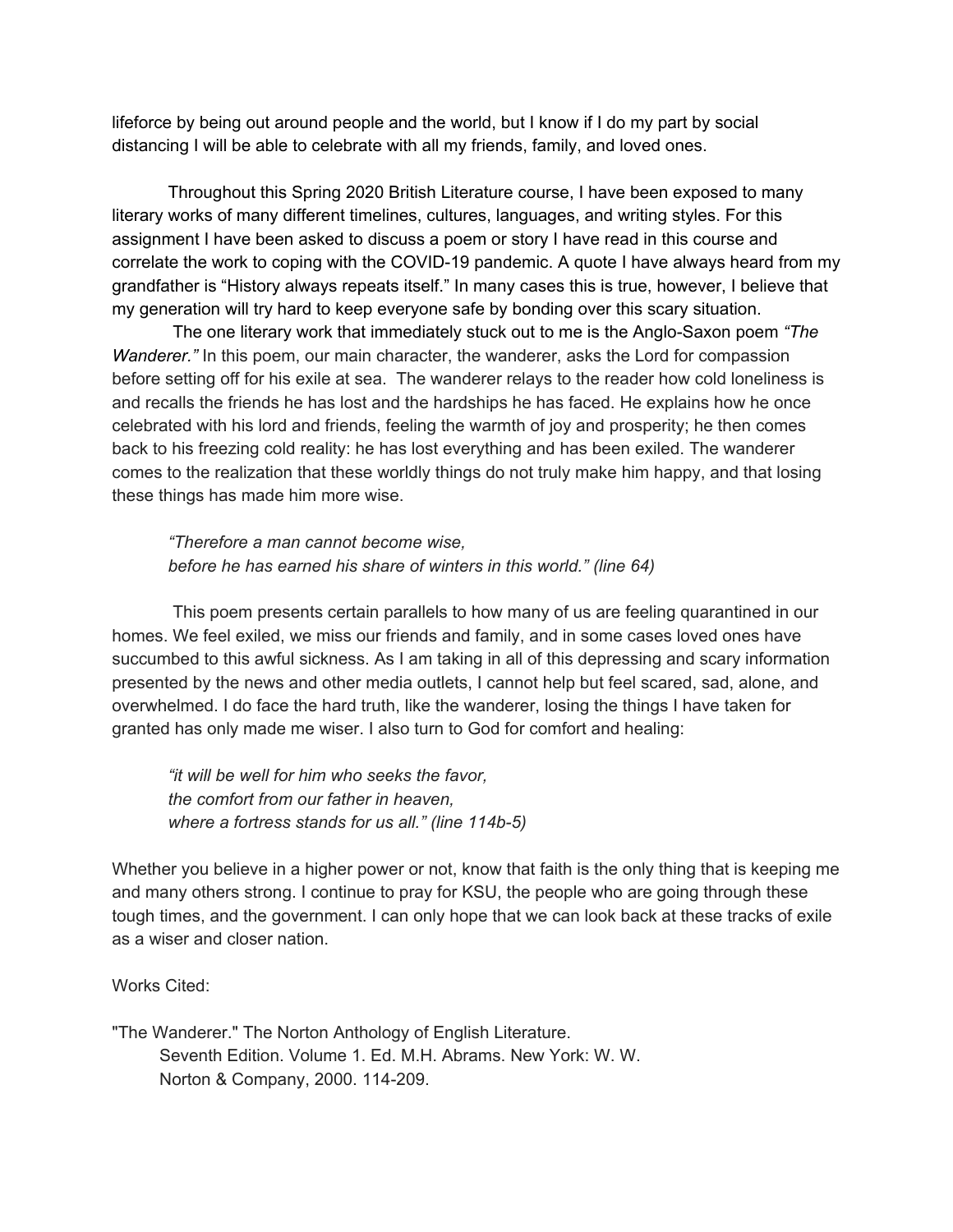The Ruins

By: Brittany Verna, **,**

### Biography

I am a 25 year old Haitian-American Female from Miami, Florida . I am my mother's only child. I was born on July 22 1994 (My horoscope sign is cancer). I absolutely love to rollerblade. I'm a sweetheart sometimes (haha). I'm a criminal Justice major and am a senior in college.

 In class we read a poem entitled "The Ruins". This poem's theme is based upon the loss of normalcy.

Line 4 ("The roofs are ruined, the towers toppled, frost in the mortar has broken the gate, torn and worn and shorn by the storm, eaten through with age." )

This is an excerpt from the poem in which signifies the changes society has gone through because of a storm which hit. The poem describes how the once lively cities are now desolate and broken, as well as having to adapt to their new normal. This is very similar to how the Coronavirus has devastated the United States and many other countries, forcing us to adapt to our new normal, social distancing and being quarantined. Our cities which were once bustling with life are now filled with fear and worry.

Line 24-28 ("The Slain fell on all sides, plague-days came, and death destroyed all the brave swordsmen; the seats of their idols became empty wasteland, the city crumbled, its re-builders collapsed behind their shrines.")

 Society in The Ruins faced many difficult new adaptations, many of which mirror that of our own society. Like the death of many who are our "swordsman" (such as doctors and police officers who work despite the risk or exposure).

Line 26 "Our idol seats become wastelands", (our entertainers andand our stars being unable to perform).

The many correlations the current struggles are facing and the longing for what once was is what drew this poem to me. The narrator of this poem portrays their ditson for the new normal and remenicies on what one was.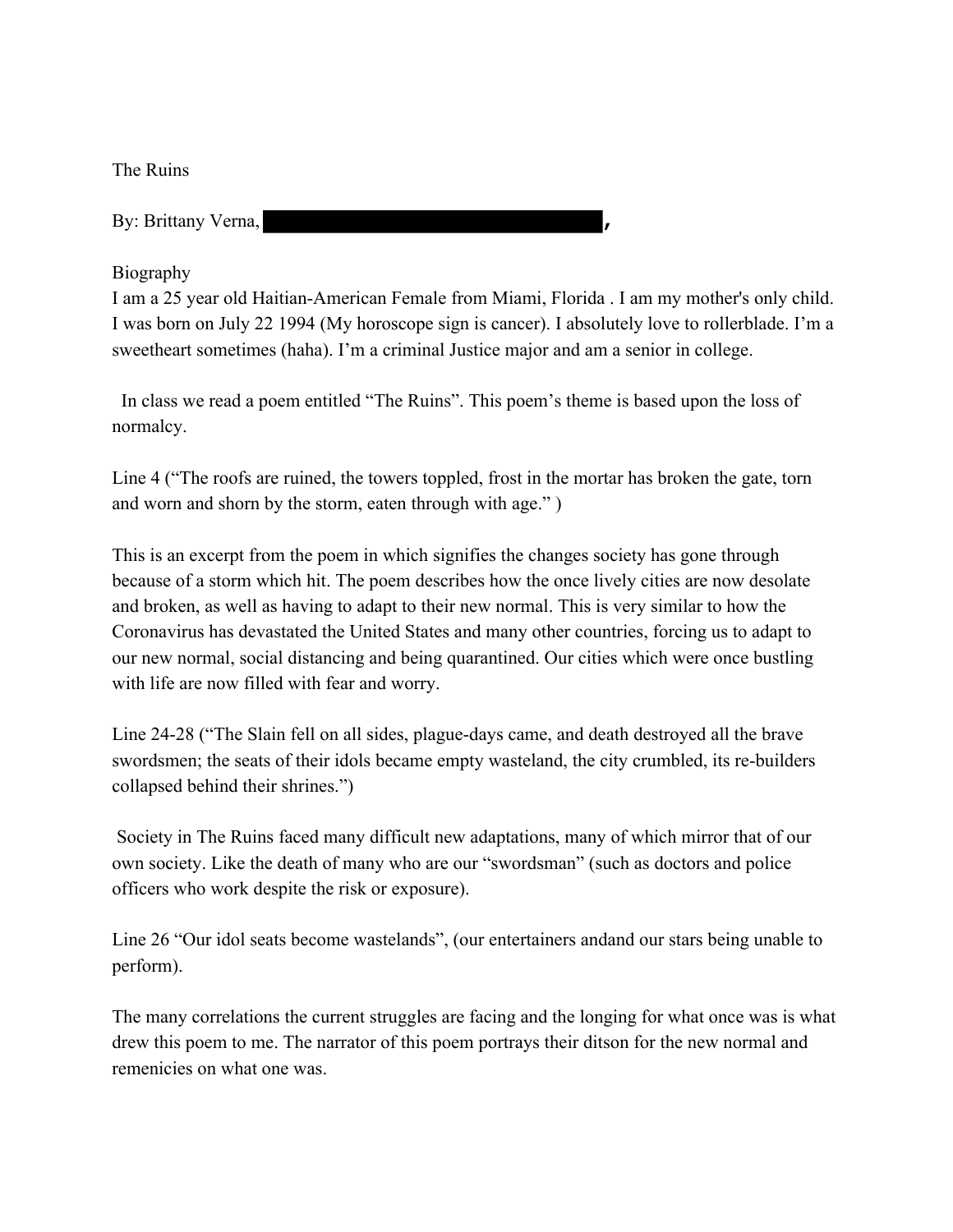Works Cited:

"The Wanderer." The Norton Anthology of English Literature. Seventh Edition. Volume 1. Ed. M.H. Abrams. New York: W. W. Norton & Company, 2000. 114-209.

Jasminn Evans, **,**

# Warrior Mindset

Hello people of the future. My name is Jasminn Evans and I am a sophomore here at KSU. I love being outside at the park with my german shepherd puppy Kota! As we all know, currently everything (including the dog parks) are closed but we will get back to those times soon enough. We are all in a very difficult time but we will get through this together but 6 feet away and in groups of 10 or less.

One story that we read this semester was the story/poem of Beowulf. This story does not have much of a relevant context to what is going on in the world but this story/poem resonates with me at this time because I feel that it is very entertaining. The story has a multifaceted theme of identity, morals and values, and ultimately a battle between good and evil.

One of my favorite sets of lines in this story were lines 632-638. Bewoulf appears to have figured out his purpose.You begin to feel amped. His willingness to do it all and risk it all left me feeling ready to fight Grendel myself (I don't want to give away too much of the plot). Although it may seem to end with him paying the ultimate price he knows what he needs to do. I am sure that we all can take this time in quarantine to reflect upon our lives. This time gives us the opportunity to step back and be grateful for everything we have or step back and realize what needs to change about our environment. Now you may or may not figure out your ultimate purpose in life but I hope it can help take the first step in the right direction.

 "I already knew that all My purpose was this:to win the good will Of your people or die in battle pressed In Grendel's fierce grip. Let me live in greatness And courage or here in this hall welcome My death!"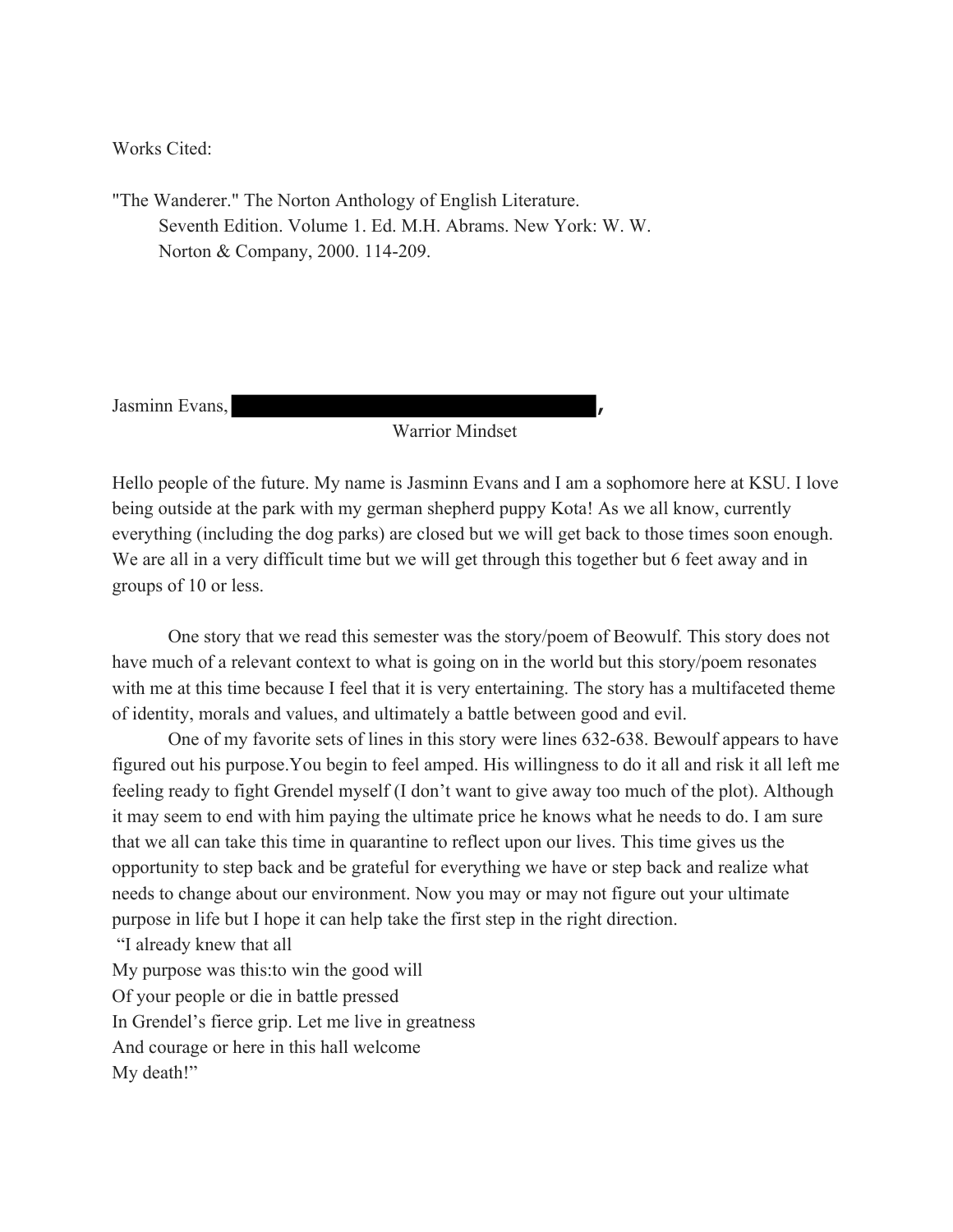#### **Imprisoned in Our Homes- Kofi Tanoh, ,**

Hi I'm Kofi Tanoh, a junior at KSU, studying criminal justice. I thought the poem we covered in class, "'So Cruel Prison...." by Henry Howard is a good representation of what some of us may feel in the middle of the crisis. Throughout his poem he mentions his past and looks fondly on the better times, for example, in lines 38-40,

*The wanton talk, the divers change of play, The friendship sworn, each promise kept so just, Wherewith we pass'd the winter nights away."*

Now this poem talks about an actual imprisonment, but I feel like with this strong urge to shelter in place, we are all probably feeling the sense of imprisonment. Like Howard, we are all restricted and left wanting more and missing our freedom.

April Showers- Aislinn Doss,

Hello! My name is Aislinn Doss and I am a full-time dual enrollment senior here at Kennesaw State University. I am attending University of Georgia in the fall. My high school graduation date is still very uncertain at this time. My heart goes out to the high school and college class of 2020.

**,**

Throughout my British Literature class, I have enjoyed reading and learning about the monumental texts that have shaped what we read today. During this pandemic, we were challenged to go back to the works we've covered in class and best suit the times we are in today. When looking back, the first 18 lines of Chaucer's The General Prologue can definitely be connected with our situation today. It starts with a description of the beginning of spring. This pandemic began to take over my daily life towards the middle of March and here we are in April. In Modern English the first line reads, "When April with its sweet-smelling showers (line 1)."

The prologue continues to describe people's yearning for pilgrimage during the springtime. This idea is way more obvious today. Quarantine and social distancing is creating cabin-fever and anxiety awaiting the day we can all live our normal lives and travel to wherever we want. In Modern English the narrator says, "Then folk long to go on pilgrimages, And professional pilgrims to seek foreign shores (lines 12-13)."

The first 18 lines end with an idea I hope we all have once our lives go back to normal. "To seek the holy blessed martyr, Who helped them when they were sick (lines 17-18)." The pilgrims decide to go to Canterbury to give gratitude to the martyr who aided in their times of need. In today's case, it's very different, but the same idea nonetheless. When the "new normal" becomes the "old normal", it is important for us to thank those that risked their lives to tend to others falling ill of COVID-19. Thank you to all healthcare workers.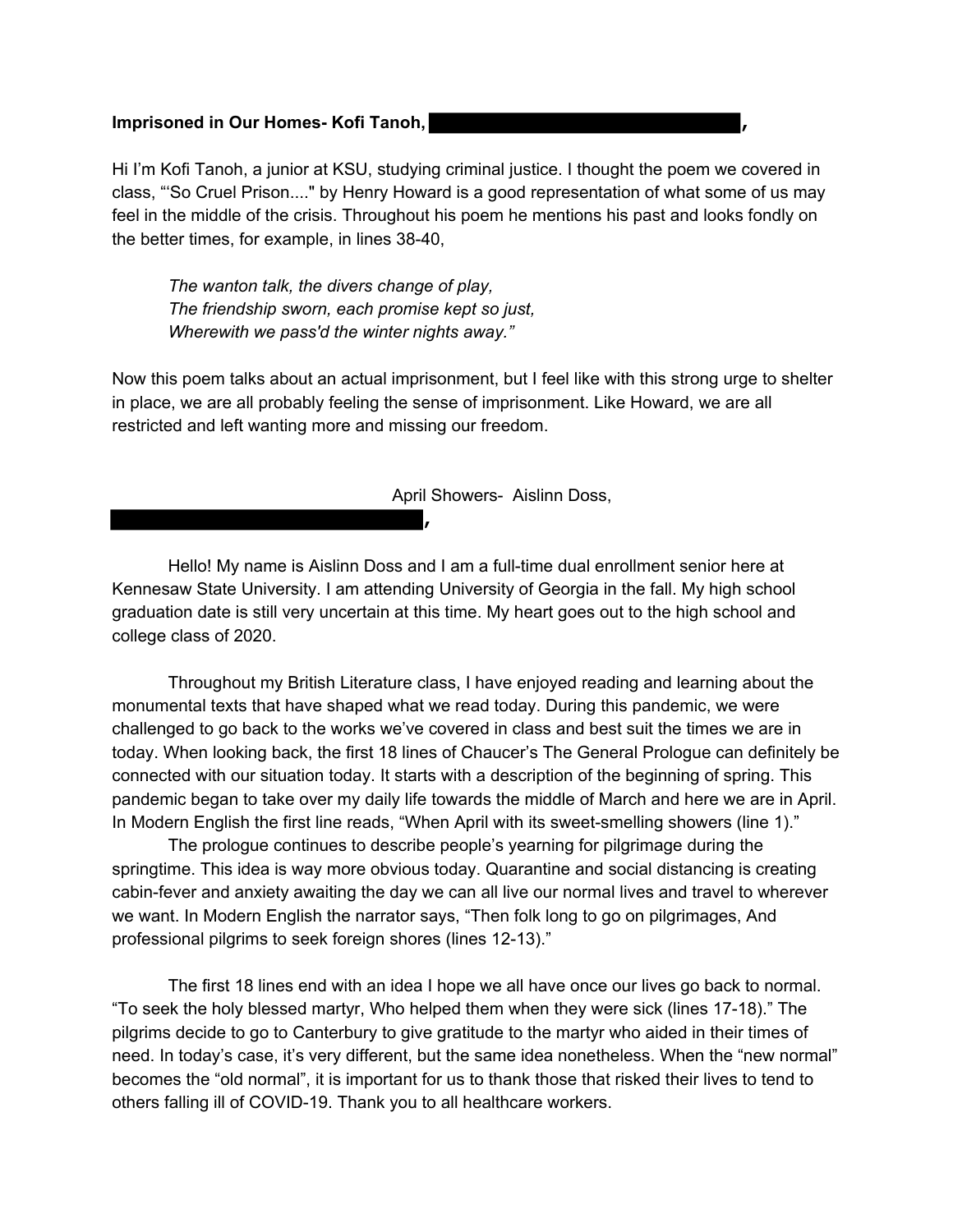# Works Cited:

*Chaucer: The General Prologue - An Interlinear Translation*, 8 Apr. 2008, sites.fas.harvard.edu/~chaucer/teachslf/gp-par.htm.

My name is Chris Novy, **Example 20** and the setter of the latter of the latter of the latter of the latter of the latter of the latter of the latter of the latter of the latter of the latter of the latter of the latter of Six Flags as well as a full time student in the industrial engineering program here at KSU. While isolated i have been finding myself more and more as the proverbial wanderer in the poem Wanderer. The first 4 lines describe how isolation feels instead of being able to quickly collaborate with my coworkers and chosen family:

"Often the lone-dweller awaits his own favor,

the Measurer's mercy, though he must,

mind-caring, throughout the ocean's way

stir the rime-chilled sea with his hands

for a long while, tread the tracks of exile—"

Our exile is one not of our own doing but one of our leaderships failure to plan. This is a last ditch effort to make sure we remain with a working hospital system.

Further, lines 8-10 Explain how I feel as each day brings new news of friends and family getting sick and dying of this pestilence. As of today I have lost 4 friends and 1 family member while many more are sick. 2 of my coworkers are currently in the hospital although 1 is for a non-covid related issue. This stress and inability to even share with people about the loss are just this:

"Often alone, every daybreak, I must

bewail my cares. There is now no one living

to whom I dare articulate my mind's grasp."

There is nothing, and no one I can talk to on this. My support system is collapsed, and like the wanderer i must endure this load alone. While i may be able to share with others online, nothing compares to being able to hold space for someone together with others who have lost. But like the wanderer, we will endure. This is a patch unlike anything in our lives but not unprecedented in history. We will endure, as we have before and will again. The time will come when we can mourn our fallen again and hold space and court for the fallen. But not yet.

Works Cited: